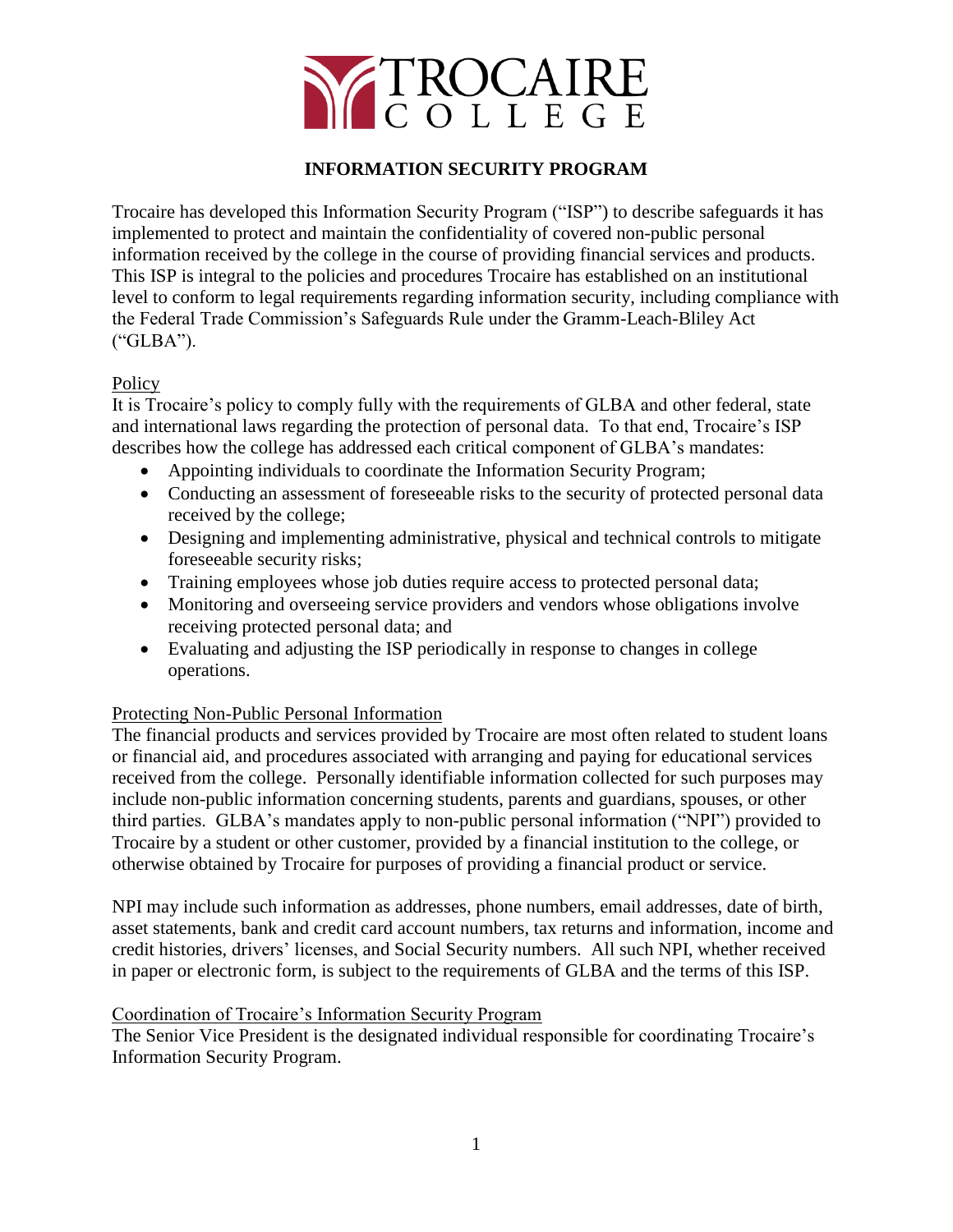

### Information Security Risk Assessment

Trocaire recognizes that the unauthorized use, disclosure, manipulation or compromise of NPI can have a detrimental financial, operational, legal and reputational impact on the college, its students and other stakeholders. Trocaire has completed an institution-wide risk assessment process to identify internal and external threats and vulnerabilities in order to protect the college's infrastructure and NPI. The risk assessment process includes:

- Completion of an inherent risk profile for discrete financial service functions performed by the college;
- Assessment of cybersecurity risks and preparedness represented by maturity levels across five domains; and
- Development of an agenda of actions items to improve risk management in relation to specific identified risks.

### Information Security Risk Management and Mitigation

Trocaire has designed and implemented safeguards respecting its information systems, including controlled levels of access, firewalls and encrypted electronic mail for the protection of NPI. Physical security procedures have been implemented to ensure that information technology assets, network servers, and all hardware are housed in a manner to protect such assets from destruction, loss or damage. Incident response procedures have been implemented to address breaches of NPI, and to mitigate adverse affects of such losses. Trocaire has developed disaster recovery and continuity plans to protect and recover NPI in the event of a catastrophic system failure. The ISP coordinator regularly tests and monitors the effectiveness of the administrative, physical and technical safeguards surrounding Trocaire's information systems, to ensure that key controls and procedures remain effective to protect NPI.

### Workforce Awareness and Training

Trocaire provides regular training for workforce members whose job duties involve access to NPI. The hiring process for such employees includes performing background checks, as appropriate based on the job position. New employees are provided with an orientation regarding the proper use and confidentiality of NPI, focusing on essential controls and procedures to prevent unauthorized disclosure. Information system user education and awareness is undertaken institution-wide, regardless of job duties, to further minimize information security risks and safeguard NPI. Adherence to Trocaire policies and procedures involving information security are an essential job function of all employees, and workplace discipline and sanctions for violations may be imposed, consistent with such policies.

### Selecting and Overseeing Service Providers

Trocaire requires third-party vendors, service providers and outsourcing entities to maintain appropriate administrative, physical and technical safeguards regarding NPI. Trocaire's procurement process includes security reviews of service providers related to their handling of NPI, and the college engages in ongoing oversight of such entities. Contracts with service providers contain terms requiring the implementation and maintenance of safeguards regarding NPI.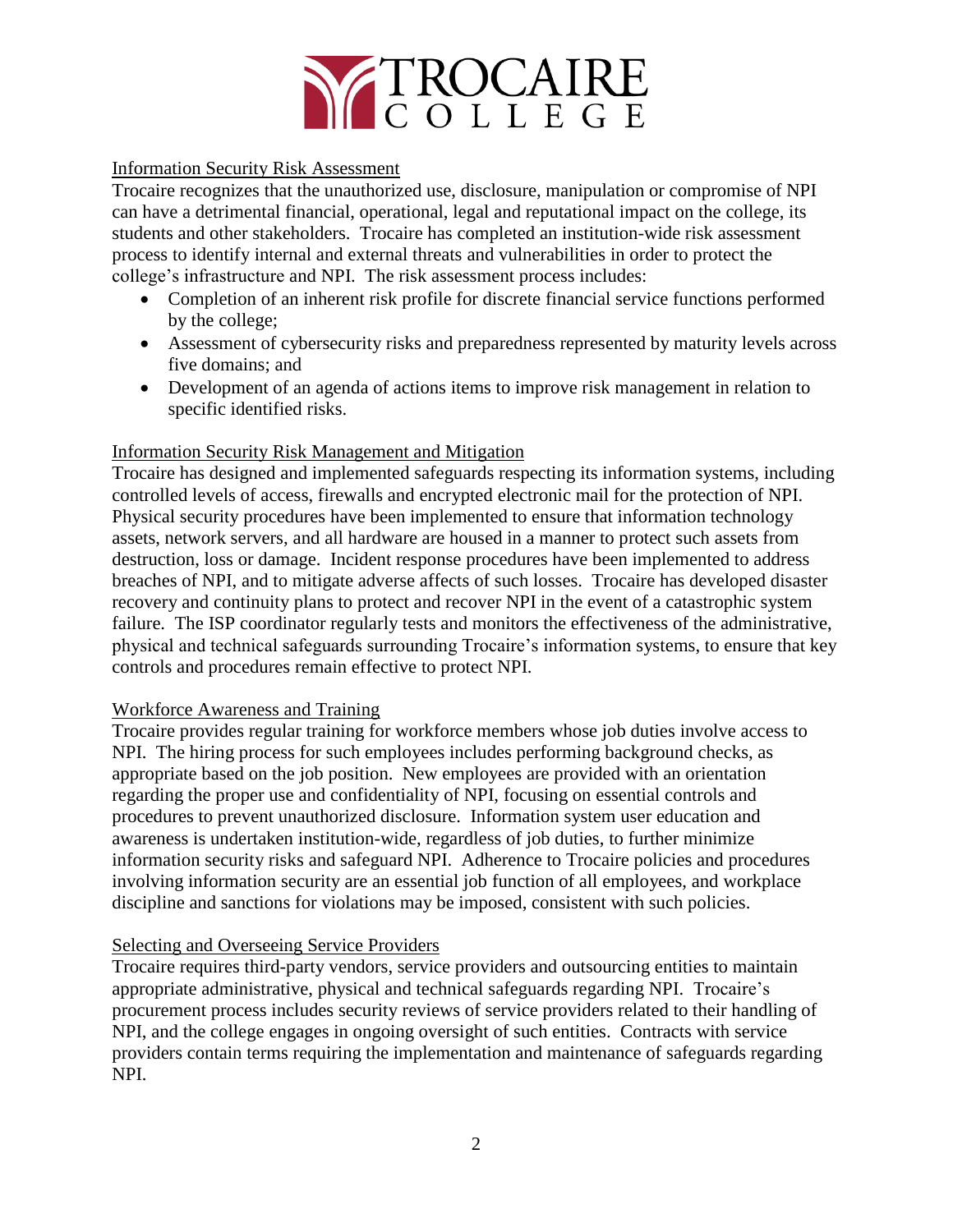

## Evaluating and Adjusting Information Security Program

Trocaire reviews this ISP annually and periodically repeats the risk assessment process described above to ensure that these information security safeguards remain appropriate for the college's operations. The ISP coordinators will evaluate and adjust administrative, physical and technical safeguards, as part of their ongoing administration and maintenance of the program. Any material changes in the college's operations that may impact the ISP will be reviewed and additional safeguards developed to address any newly identified risks or threats to NPI.

Effective Date/Last Revised:

June 29, 2021

Main Contact Information:

Richard T. Linn, Ph.D. Senior Vice President Trocaire College 360 Choate Avenue Buffalo, NY 14220 (716) 827-4351 [LinnR@trocaire.edu](mailto:LinnR@trocaire.edu)

Other Contact Information:

Michael F. Cucinotta, MBA Vice President of Finance and Administration Trocaire College 360 Choate Avenue Buffalo, NY 14220 (716) 827-2512 [CucinottaM@trocaire.edu](mailto:CucinottaM@trocaire.edu)

Michael Regan, BS Information Technology Coordinator Trocaire College 360 Choate Avenue Buffalo, NY 14220 (716) 827-2417 [ReganMi@trocaire.edu](mailto:ReganMi@trocaire.edu)